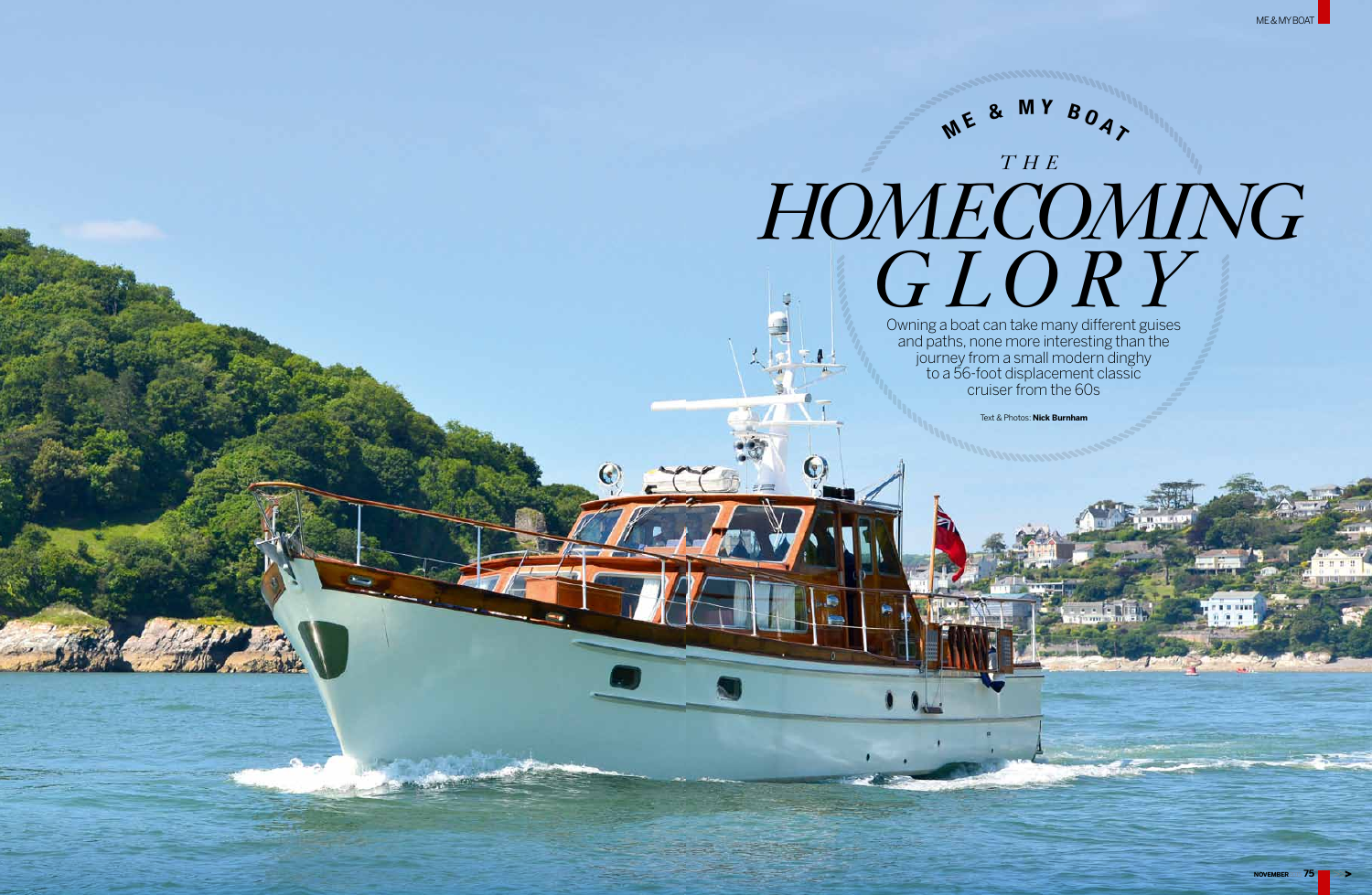The Text of the Search of the Search of the Search of the Search of the Search of the Search of the Search of the Search of the Search of the Search of the Search of the Search of the Search of the Search of the Search of ike many of us, Gary Walker's boating career flourished from very humble beginnings. In 1975, not long after the birth of his first child, he and his wife Alison began holidaying in a cottage at Stoke Gabriel on the River Dart.A small dinghy introduced him to the joys of getting afloat, and a few years later a tiny Shetland driven by a 25hp Evinrude was purchased and trailered down to the river for those family holidays.What started as a mere adjunct to a quiet break soon blossomed into the main purpose of those trips, and as the metaphorical tail started to wag the dog, boat size inevitably crept upward.

In the mid 90s Gary bought his first serious vessel, a Nimbus 27 Familia called *Hebe*, powered by a single Volvo 150hp diesel and kept in Langstone. But as any owner will tell you, boats shrink when you get them wet so two years later the Nimbus went in favour of an Oyster Powerline 390.A 40-foot flybridge boat powered by a pair of Cummins 300hp diesels, it granted more space on board as well as increased range, handy for family cruising.

In 1999 he used the Oyster to accompany his friend and adventurer Jock Wishart on an attempt to break the rowing record from London to Paris. In a time of four days ten hours and 54 seconds Jock and his fellow rowers broke the record previously held by the Metropolitan Police, and Jock later went on to develop the attempt into a bi-annual rowing race, the inaugural event accompanied again by Gary who by this time had moved on to a Nimbus 370 Coupe fitted with twin Volvo Penta 230hp diesels. But after three GRP motor cruisers, and following a wholesale move to Dartmouth in 2008, close to where Gary's boating adventures had begun, it was time for something completely different.

# **making a connection**

With the boat now virtually on the doorstep and semi-retirement freeing up far more time, the decision was made that speed was no longer important.A large displacement cruiser that could comfortably provide accommodation for weeks away rather than just days was on the cards, and it was in the classified section of *Motor Boat & Yachting* that Gary first saw *White Mouse II*.

"I had no preconceived ideas for the next boat, beyond a slow speed craft of 50 to 60 feet," says Gary."It could have been a steel boat, a fibreglass boat or, as it turns out, a classic wooden boat."The "classic elegant lines of a true gentleman's motor yacht" are what first attracted Gary, but when he enquired further, there were three emotional connections that strongly resonated with him. The Perkins engines that power her were made in Peterborough, just half a mile from where Gary grew up. The first owner was the grandson of the founder of the British Aeroplane Company, later the Bristol Aeroplane Company, which became British Aerospace - Gary's first employer. And the boat was built at Philip & Son in Dartmouth, one mile from Gary's home.

Today the huge sheds no longer echo to the sound of shipbuilding, but through the early 20th century Philip & Son was a prolific builder. Passenger and cargo steamers, tugs and tankers, the yard even built the Trinity House lightvessels.In the early 60s, before Princess Yachts, Sunseeker and Fairline even existed, it was decided that the yard should turn to yacht building, and a series of wooden motor cruisers was planned.In 1963 the Philip Fifty was launched. Costing just over £20,000 and weighing in at 35 tons, it was fitted with a pair of Perkins 105hp shaftdrive diesel engines. This very magazine tested the first example, recording a precise top speed of 9.91 knots and concluded that,"The Philip Fifty is a well built and well appointed craft and we look forward to further developments at the Philip yard."

Six Philip Fiftys were built, four still exist (one sank and another caught fire). Of the remaining four, one is now owned by the Taymara









**steps stow away on the port side** 

## **GETTING UNDER THE SKIN**

# OWNER PROFILE

# **GARY WALKER**

#### **Current home port ?**

We live in Dartmouth and I can see *White Mouse II* from my study window. If the weather is good we can be under way in 30 minutes!

#### **Fondest memory?**

Arriving back in Dartmouth from the Med – a memorable homecoming encountering so many people with memories of Philips and the boats they built.

The Mediterranean.

#### **Worst sea conditions?**

Rounding Berry Head with my wife on board when I chose the wrong state of tide, wind, and anything else I could get wrong. And the stabilisers weren't working!

#### **Funniest encounter?**

**Furthest from home port?**  boss has one of these Philips Fiftys and we use her as the committee boat for the Swan Yachting Regattas." Obviously Philips Fiftys make great committee boats!

In Cowes at the start of the Classic Week in 2014. The MD of Suffolk Yacht Haven

came on board and said, "My the West Coast of Scotland. We plan to cruise northern Brittany this summer, support the Tall Ships Regatta in Dartmouth in 2016 and fulfil an ambition to cruise from Dartmouth up the western side of the UK to



#### **Future cruising ambitions?**

charity in Scotland, another is owned by Mike Spear who created Suffolk Yacht Harbour, and the final two are back in Dartmouth, one of which is called *White Mouse II* and has belonged to Gary for the past six years.

The name dates right back to the original owner, GeorgeWhite. Grandson of the founder of the British Aeroplane Company, George is credited with having created the subsidiary, Bristol Cars. George's son was very shy which gave rise to his nickname 'Mouse', hence *White Mouse II* (it was his second boat).

A quarter of a century later and lying in Antibes she was purchased by David Glass who decided to bring her back to the UK for a 'tidy up'.An engine failure en route through the inland canals of France resulted in the decision to bring the boat the rest of the way home by road, which meant dismantling the wheelhouse. *White Mouse II*  eventually arrived in the UK in 1990 and entered the care of Ken Brown Boats Limited. But what seemed like a simple job became more complex the deeper they delved, to the point where eventually the decision was taken to undertake a total restoration. Conveniently, the Glass family business was creating high-end aircraft and yacht interiors, and so it was decided to turn the situation into an opportunity to create a showcase of the company's work.And thus began the process of crafting a significant update, but one that would remain appropriate to the style and era of the vessel.

The original layout featured a crew cabin forward ahead of a galley and heads. The next level up was a simple saloon and steps that led to a wheelhouse with a small cockpit behind it. Back aft were two cabins, the rearmost one with twin beds, the second smaller room having bunks. The revamp saw the wheelhouse lengthened to enclose the small cockpit while the saloon on the lower level was fitted with a curving sweep of sofa around a large table opposite a sideboard.And while the galley stayed in the same place, the forward crew cabin was turned into a comfortable guest cabin with a central double bed. The previously central aft companionway was moved to starboard allowing the forward of the two cabins to have its twin bunks transversely. The heads was then positioned between it and the aft cabin, allowing both to become ensuite. The aft cabin itself was converted to a central double berth from the rather unsociable twin beds. The result is a much more modern layout better suited to family cruising. But how the changes were done is as important as what was done. Pale grey Alcantara with inset halogen downlighters grace the deckheads. Polished teak forms the bulkheads and doors (finished off with sculpted door handles) while teak and holly flooring is both practical and attractive. The galley now features Corian worktops and comes equipped with modern niceties such as a washing